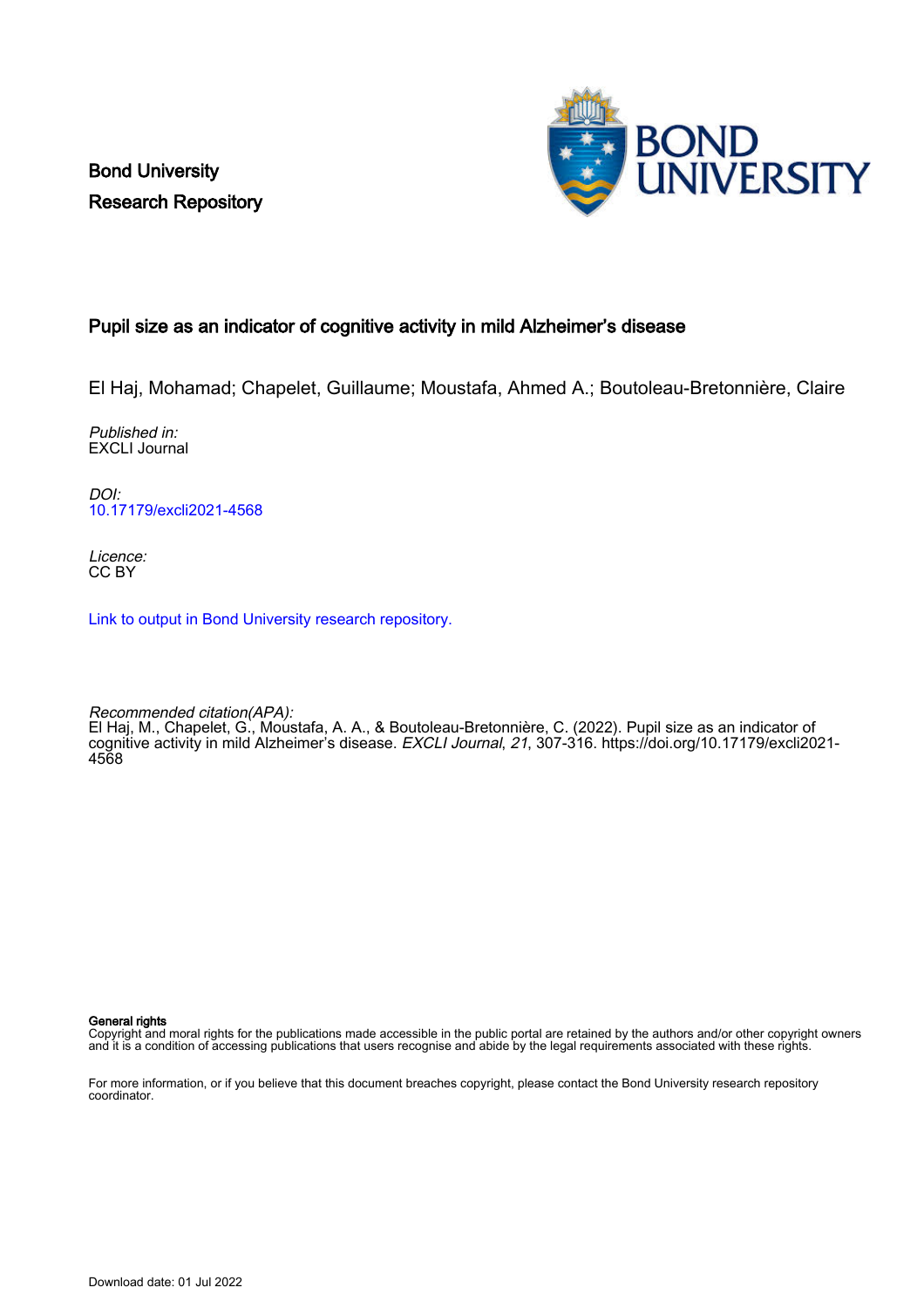# **Original article:**

# **PUPIL SIZE AS AN INDICATOR OF COGNITIVE ACTIVITY IN MILD ALZHEIMER'S DISEASE**

Mohamad El Haj<sup>1[,](https://orcid.org/0000-0001-5419-6641) 2, 3</sup><sup>1</sup>, Guillaume Chapelet<sup>4, 5</sup><sup>1</sup>, Ahmed A. Moustafa<sup>6, [7](https://orcid.org/0000-0001-5971-273X)</sup><sup>1</sup>, Claire Boutoleau-Bretonnière [8](https://orcid.org/0000-0001-9051-6315)

- <sup>1</sup> Nantes Université, Univ. Angers, Laboratoire de Psychologie des Pays de la Loire (LPPL - EA 4638), F-44000 Nantes, France
- <sup>2</sup> Unité de Gériatrie, Centre Hospitalier de Tourcoing, Tourcoing, France
- 3 Institut Universitaire de France, Paris, France
- <sup>4</sup> CHU Nantes, Clinical Gerontology Department, Bd Jacques Monod, F44093, Nantes, France
- <sup>5</sup> Université de Nantes, Inserm, TENS, The Enteric Nervous System in Gut and Brain Diseases, IMAD, Nantes, France
- <sup>6</sup> School of Psychology, Faculty of Society and Design, Bond University, Gold Coast, Queensland, Australia
- <sup>7</sup> Department of Human Anatomy and Physiology, Faculty of Health Sciences, University of Johannesburg, Johannesburg, South Africa
- <sup>8</sup> CHU Nantes, Inserm CIC04, Département de Neurologie, Centre Mémoire de Ressources et Recherche, Nantes, France
- \* **Corresponding author:** Mohamad El Haj, Faculté de Psychologie, LPPL Laboratoire de Psychologie des Pays de la Loire, Université de Nantes, Chemin de la Censive du Tertre, BP 81227, 44312 Nantes Cedex 3, France. E-Mail: [mohamad.elhaj@univ-nantes.fr](mailto:mohamad.elhaj@univ-nantes.fr)

<https://dx.doi.org/10.17179/excli2021-4568>

This is an Open Access article distributed under the terms of the Creative Commons Attribution License [\(http://creativecommons.org/licenses/by/4.0/\)](http://creativecommons.org/licenses/by/4.0/).

# **ABSTRACT**

It is well established that pupil activity indexes cognitive processing. For instance, research has consistently demonstrated that the pupil reacts to working memory span task performance. However, little is known about pupil reaction to cognitive processing in Alzheimer's Disease (AD). We thus investigated whether span tasks can modulate pupil size in patients with AD. We invited 24 patients with AD and 24 healthy older adults to perform backward and forward spans, as well as to count aloud in a control condition, while their pupil activity was recorded with eye tracking glasses. In patients with AD, analysis demonstrated larger pupil size during backward spans (*M*  $= 2.12$ , *SD* = .39) than during forward spans (*M* = 1.98, *SD* = .36) [*t*(23) = 3.22, *p* = .004], larger pupil size during forward spans than during counting ( $M = 1.67$ ,  $SD = .33$ ) [ $t(23) = 4.75$ ,  $p < .001$ ], as well as larger pupil size during backward spans than during counting  $[t(23) = 10.60, p < .001]$ . In control participants, analysis demonstrated larger pupil size during backward spans ( $M = 3.36$ ,  $SD = .49$ ) than during forward spans ( $M = 2.85$ ,  $SD = .68$ ) [ $t(23) =$ 5.82,  $p < .001$ ], larger pupil size during forward spans than during counting  $(M = 2.09, SD = .62)$  [ $t(23) = 5.42, <$ .0011, as well as larger pupil size during backward spans than during counting  $[t(23) = 9.70, p < .001]$ . Results also demonstrated a significant interaction effect between groups and conditions  $[F(2,92) = 16.63, p < .001]$ ; in other words, patients with AD have shown fewer variations on the pupil size across the conditions compared to the control participants. The larger pupil size during backward spans, compared with forward spans or counting, can be attributed to the high cognitive load of backward spans. The modulation of pupil size, as observed across backward/forward spans and counting, can possibly be attributed to sympathetic/adrenergic and parasympathetic/cholinergic activities. Our study demonstrates the value of pupillometry as a potential biomarker of cognitive processing in AD.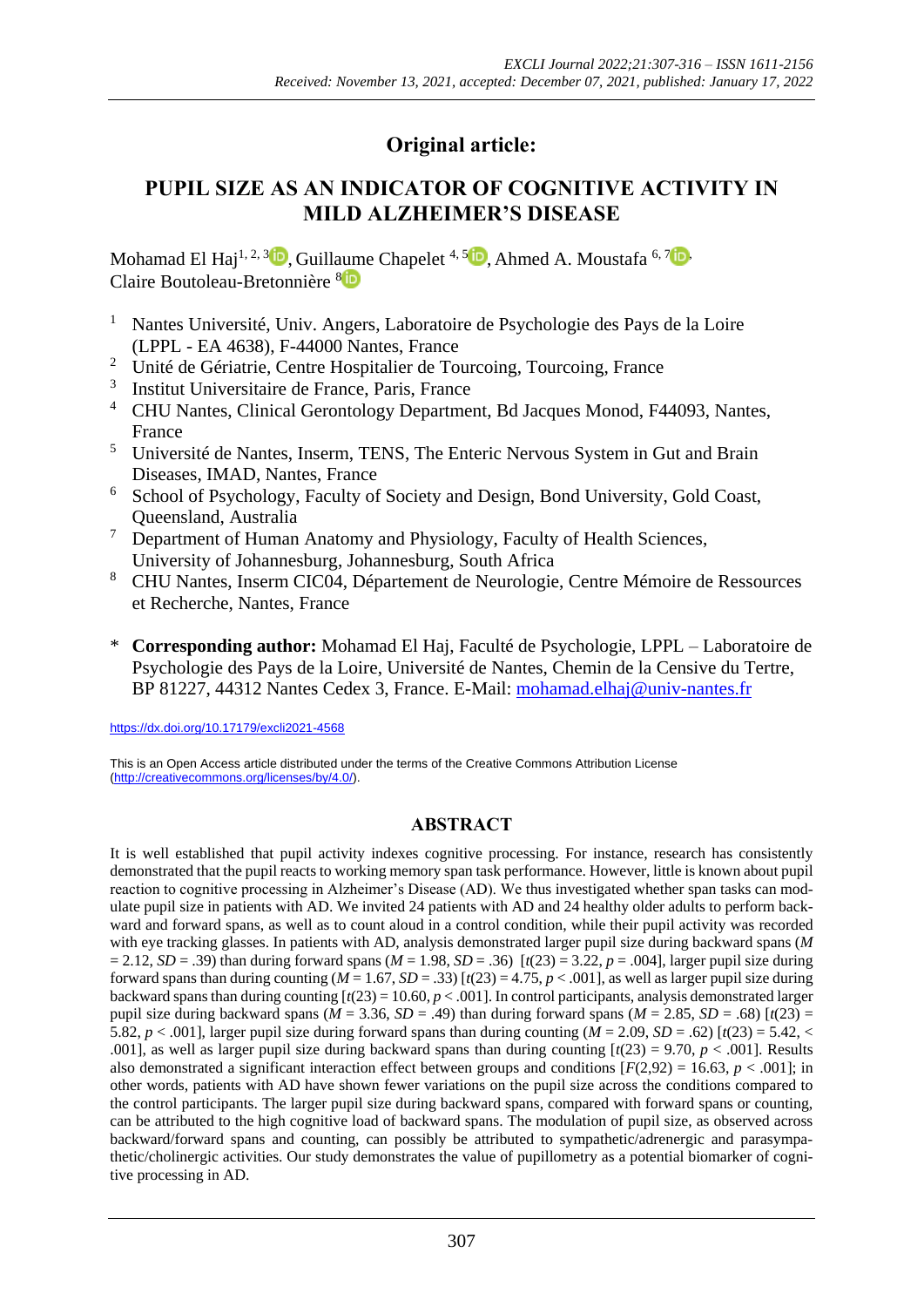**Keywords***:* Alzheimer's disease, memory, pupil, pupillometry, working memory span tasks

#### **INTRODUCTION**

Alzheimer's Disease is a neurological disorder characterized by the deposition of amyloid (Aβ) plaques and intracellular neurofibrillary tangles, along with neuronal degeneration in the brain (McKhann et al., 2011). These neural deteriorations are associated with the main cognitive hallmark of AD, namely, with a substantial decline of memory (McKhann et al., 2011). In clinical situations, the evaluation of memory decline in AD is typically based on paper-and-pencil tasks. On these tasks, patients are typically invited to verbally repeat a series of single digits in the same order (i.e., forward span) or in the reverse order (i.e., backward span) or even to retain a word-list for a later recall test. While these paper-and-pencil tasks are well-validated, they do not offer physiological indexes of memory dysfunction in AD. It is timely to provide a validated physiologically-based evaluation of memory in AD. Such evaluation may contribute to precision medicine, that is, individually-tailored diagnosis (Hampel et al., 2019). Our paper addresses this point by assessing whether memory performances in patients with AD can be physiologically indexed with pupil size. In this study, we highlight basic proprieties of pupil functioning, as well as research demonstrating how pupil reacts to working memory span tasks. We also highlight research demonstrating how variations in pupil size can reflect neural mechanisms of memory decline in AD.

The pupil, the opening area of the iris that allows light to reach the retina, is controlled by the sphincter muscles that decrease the diameter of pupil and dilator muscles that increase its diameter (Kawasaki, 1999; Sirois and Brisson, 2014). The pupil sphincter and dilator muscles, respectively, receive impulses from the parasympathetic (i.e., cholinergic) and sympathetic (i.e., adrenergic) autonomic nervous systems (Kawasaki, 1999). In other words, the pupil size is controlled by the balance of two antagonistic muscles: the sphincter, which reacts to activation of the parasympathetic system, and the dilator, which reacts to activation of the sympathetic stimuli. The pupil sphincter and dilator muscles serve to optimize vision by modulating the amount of light that reaches the retina; whereas the pupil constricts in brighter conditions it dilates in darker conditions (Kawasaki, 1999).

Besides its reaction to light (Fotiou et al., 2007), pupil size reacts to memory function (Goldinger and Papesh, 2012; Kucewicz et al., 2018; Bergt et al., 2018). In a seminal work, Kahneman and Beatty (1966) evaluated pupil dilation during working memory span task performance in young healthy participants. Results demonstrated increased pupil dilation in response to increased difficulty of the tasks. Similar findings were reported by subsequent studies demonstrating that pupil dilation increases with each digit retained in digit span tasks until the length of the digits exceeds the capacity of working memory, at which pupil diameter begins to plateau or diminish (Peavler, 1974; Granholm et al., 1996; Cabestrero et al., 2009; Wahn et al., 2016; Alnaes et al., 2014). This body of research demonstrates that pupil dilation can be a reliable and valid physiological marker of cognitive load, that is, the measurement of pupil dilation can provide an online indication of the amount of cognitive effort devoted to working memory (Laeng et al., 2012). A similar suggestion was made by research on pupil dilation during the retrieval of personal information. One study has investigated pupil dilation during the retrieval of personal information and during a control condition in which participants had to count aloud (El Haj et al., 2019). Results demonstrated larger pupil diameters during the retrieval of personal information than during the control task. Further, the increased pupil size was attributed to the cognitive load related to the retrieval of personal information.

Variations in pupil size during span tasks may also reflect neural processes in AD. As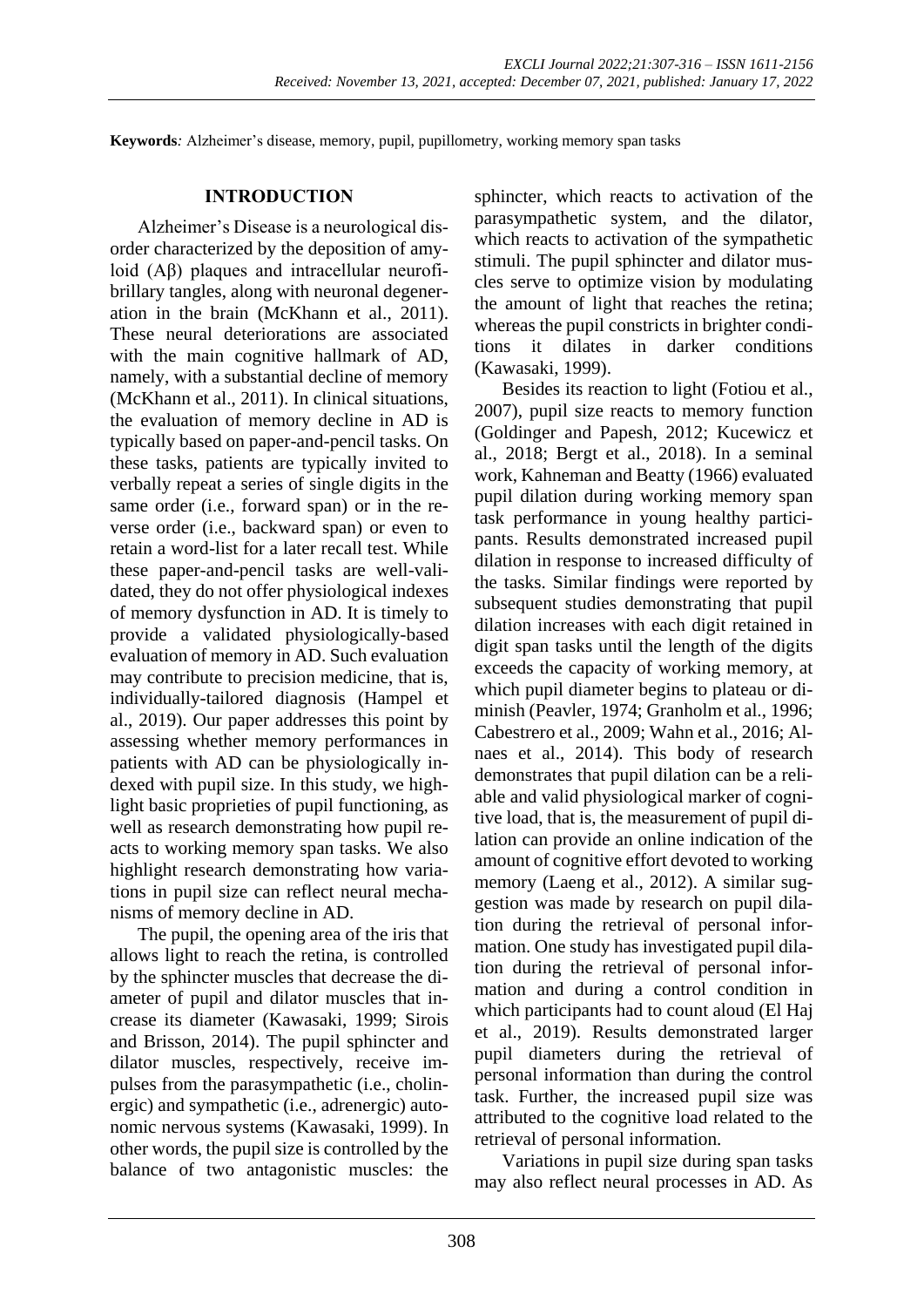mentioned above, the pupil sphincter muscle receives impulses from the parasympathetic (i.e., cholinergic) autonomic nervous systems (Kawasaki, 1999). More specifically, the pupil sphincter reacts to acetylcholine which is a neurotransmitter involved in projections between the Edinger-Westphal nucleus, ciliary ganglion, and sphincter muscle (Kawasaki, 1999). Research has demonstrated that AD patients have reduced levels of acetylcholine (ACh), resulting in increased pupillary size and changes in the pupillary responses including reduced latency and amplitude of pupillary light reflex (Shen and Wu, 2015; Singh and Verma, 2020; Ornek et al., 2015). The root cause of cholinergic deficiency in AD is the degenerative pathological change in the Edinger–Westphal nucleus and nucleus basalis of Meynert (Singh and Verma, 2020). Research has even shown that the Edinger-Westphal nucleus is affected at early stages of AD, displaying deposition of Aβ amyloid plaques and neurofibrillary tangles (Scinto et al., 1999, 2001). Interestingly, a significant correlation has been reported between Aβ and tau levels in cerebrospinal fluid and pupil size in AD (Frost et al., 2013b), which may make pupillometry a potential biomarker for AD. Thus, pupillometry may provide a practical and noninvasive evaluation of neural mechanisms in patients with AD.

To summarize, the pupil is intimately connected to the physiological and chemical processes of the brain, including memory function. The link to memory processes has been demonstrated by a large body of research demonstrating increased pupil dilation in response to increased difficulty of working memory span tasks (Kahneman and Beatty, 1966; Peavler, 1974; Granholm et al., 1996; Cabestrero et al., 2009; Wahn et al., 2016; Alnaes et al., 2014). However, this research has not investigated pupil size changes in AD. The current study thus investigates whether span tasks can modulate pupil size in patients with AD. We thus invited patients with AD and healthy older adults to perform backward and forward span tasks, as well as to count aloud in a control condition, while their pupil

activity was recorded with an eye tracking glasses. We expected larger pupil size during backward spans, compared with forward spans or counting, which may be attributed to the high cognitive load of backward spans.

#### **METHOD**

# *Participants*

The study included 24 patients with a clinical diagnosis of probable AD (14 women, *M*  age in years =  $72.33$ ,  $SD = 6.33$ , M education in years  $= 8.00$ ,  $SD = 2.17$ ) and 24 healthy older adults (13 women,  $M$  age in years  $=$ 70.96, *SD* = 6.34, *M* education in years = 8.29,  $SD = 2.07$ . The diagnosis of amnestic form of AD dementia was made by an experienced neurologist or geriatrician based on the criteria of the National Institute on Aging-Alzheimer's Association (McKhann et al., 2011). The patients were in the mild stages of AD (*M*  Mini Mental State Examination = 22.58, *SD*  $= 1.79$ ) and were recruited from memory clinics. Regarding control participants, they were independent and living at home and were matched with the AD patients according to gender  $[X^2(1, N = 48) = .85, p = .36]$ , age  $[t(46) = .75, p = .46]$ , and educational level  $[t(46) = .48, p = .64]$ . The control group has demonstrated higher general cognitive ability [*M* Mini Mental State Examination = 27.92, *SD* = .88,  $t(46)$  = 13.08,  $p < .001$  compared to the patients with AD.

Exclusion criteria for all participants were significant psychiatric or neurological illnesses, alcohol or drug use, or a history of clinical depression. No participants presented any major visual or auditory acuity difficulties that would have prevented completion of the study tasks. Patients who are administered drugs (e.g., tropicamide) that could alter pupillary dilatation were also excluded. The sample size was determined a priori using G\*Power and calculation was conducted for 2 groups X 3 conditions ANOVA repeated measures (see the statistical analysis section). Based on 95 % power, an estimated probability of making Type I error of .05, and an effect size of .25, the calculation suggested a total sample size of 44 participants. We, however,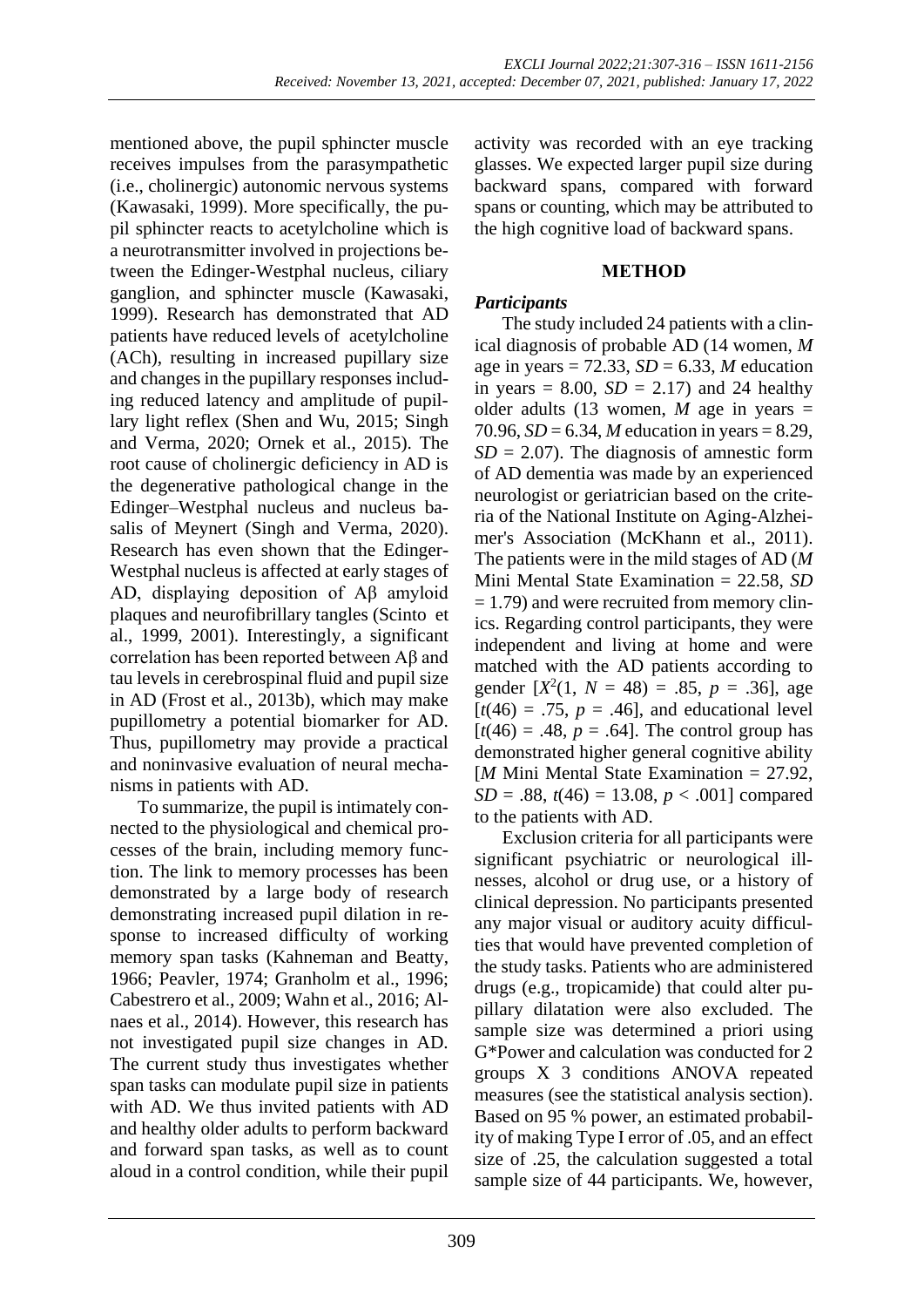included four additional participants to increase the statistical power. The study was conducted in accordance with the principles of the Declaration of Helsinki with a favorable opinion (number 20202-A02276-33) from the Committee for the Protection of Persons (the French national ethical board).

### **PROCEDURES AND MATERIALS**

Participants were tested in two span conditions (i.e., forward and backward) as well as in a control condition (i.e., counting). We implemented the control condition to compare pupil size during spans vs. a condition not requiring working memory. The three conditions were counterbalanced across participants and, during each condition, participants wore eye-tracking glasses and faced a white wall. Participants were tested individually in a quiet room at the memory clinic for patients with AD and an experimental box at the university of Nantes for control participants. To ensure that differences in pupil dilation were not caused by differences in retinal illumination, blinds were closed and the lightness of the room (60-watt fluorescent lamp) was the same for all participants and across the three conditions. Prior to the experiment, participants were informed that the experiment was related to eye tracking research and cognition in general. In order not to influence their performance, the participants were not provided with further details regarding pupil dilation and its relationship to cognitive performance.

In the span tasks, we applied procedures from the WAIS-R (Wechsler, 1981). In the WAIS-R, the reliability coefficient of spans was .87, and their exploratory factor relatively to working memory was .67. We invited participants to repeat aloud sequences of digits of increasing length read out by the experimenter, either in the same order (i.e., forward spans) or in the reverse order (i.e., backward spans). The experimenter pronounced the digits aloud and the frequency of pronunciation was one number per sec. Two trials of each sequence length were administered. The forward sequences began with three single digits up to the maximum capacity of participants.

The backward sequences also began with three digits up to the maximum capacity of participants. The procedure was stopped if the participants made an error in two consecutive trials of the same length. Performance on the forward and backward spans referred to the number of digits in the correctly repeated last sequence. In the counting control condition, we invited participants to count aloud up from one during two minutes. We implemented this control condition because it requires, like the span tasks, counting aloud involves verbal behavior, so any potential differences in pupil dilation between the counting and spans is not the result of verbal behavior.

Spans and counting occurred while pupil in the dominant eye was recorded using the Pupil Capture software. Participants wore eye-tracking glasses (Pupil Lab) consisting of a remote pupil-tracking system that uses infrared illumination with 200 Hz sampling rate and a gaze position accuracy of  $< 0.1^{\circ}$  prior to each trial (i.e., counting, forward and backward spans). We recorded data from the dominant eye and calibration was made by inviting participants to fixate on a black cross (a 5 x 5 cm cross, printed on an A4 white paper fixated at the wall center) that was used as a calibration reference; the cross was withdrawn after calibration. During spans and counting, participants were seated in front of a white wall and the distance between the participants and wall was approximately 30-50 cm. Participants were instructed not to look outside the wall, but were free to explore all parts of it. The wall did not display any visual stimuli (e.g., drawings, windows). Regarding dependent variables, we calculated the mean of pupil dilation (in mm) during the two span conditions as well as the mean of pupil dilation during counting. During data analysis, links were identified by the typical loss of corneal reflection and were automatically excluded from the data.

# *Statistical analysis*

We compared pupil size using repeated measures ANOVA with the two groups (i.e., AD vs controls) as the between-factor and the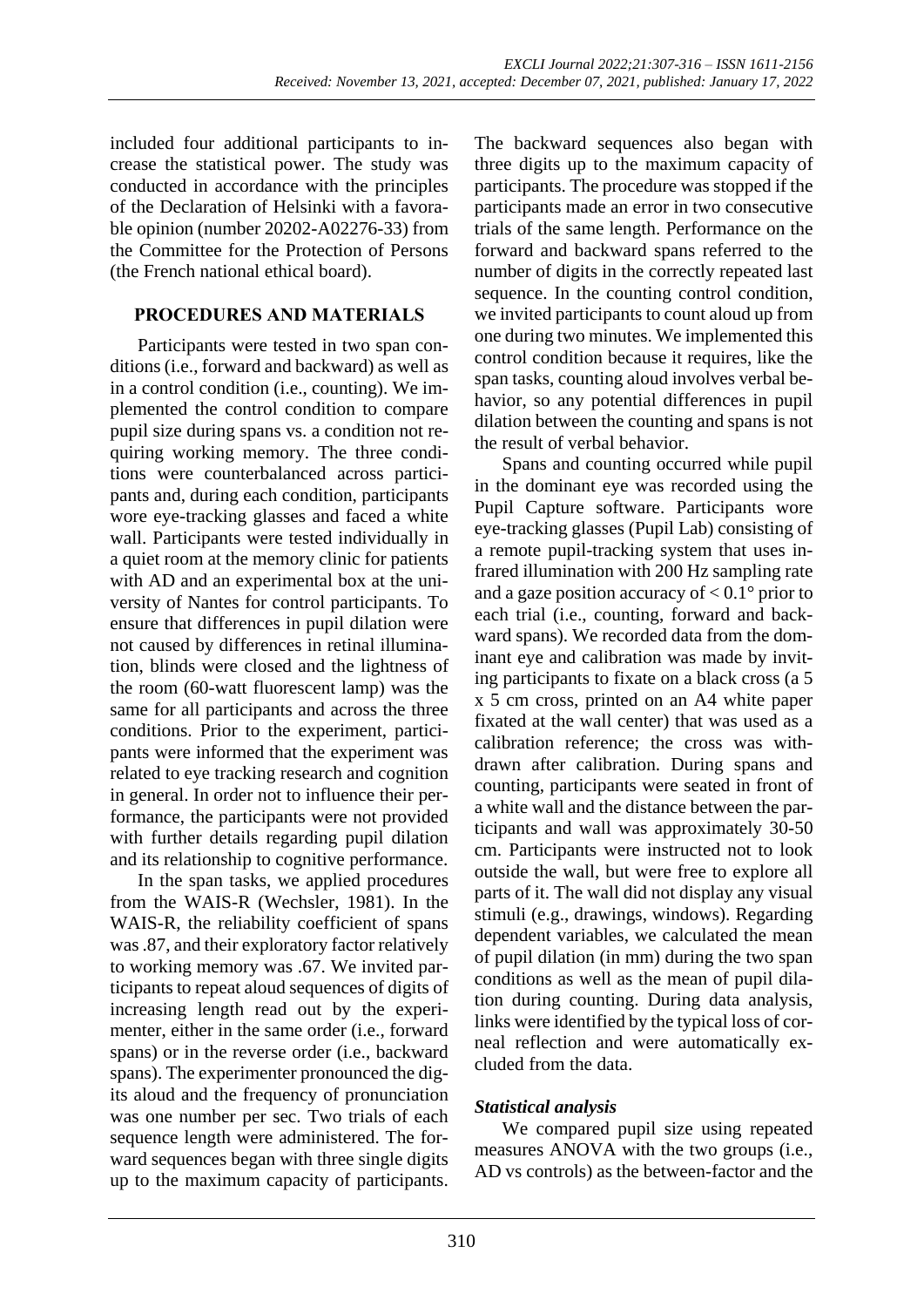three conditions (i.e., counting, forward and backward spans) as the repeated measures, followed by Bonferroni correction. Note that the pupil size data were plotted and checked for normal distribution with Kolmogorov-Smirnov tests. The normality tests have, however, demonstrated that the spans' data were not normally distributed. Accordingly, we used for the spans' data Mann-Whitney U-test for inter-group comparisons, and Wilcoxon's signed-rank test for within-group comparisons. For all tests, the level of significance was set as  $p \leq 0.05$ .

#### **RESULTS**

#### *Increased pupil size on backward spans*

Means of pupil diameters are depicted in Figure 1. Analyses showed a significant group effect  $[F(1, 46) = 50.51, p < .001, \eta$ <sup>2</sup> = .5], indicating smaller pupil size in AD patients (*M*  $= 1.92$ , *SD* = .36) than in control participants  $(M = 2.77, SD = .55)$ . The condition effect was also significant  $[F(2,92) = 37.57, p <$ .001, η2 = .61]. Follow-up paired *t*-tests demonstrated, in all participants overall, larger pupil size during backward spans (*M* = 2.74,  $SD = .76$ ) than during forward spans (*M* = 2.42, *SD* = .70) [*t*(46) = 5.97, *p* < .001], larger pupil size during forward spans than during counting  $(M = 1.88, SD = .54)$  [ $t(46) =$ 6.17,  $p < .001$ ], as well as larger pupil size during backward spans than during counting  $[t(46) = 8.60, p < .001]$ . The interaction effect between group and condition was also significant,  $F(2,92) = 16.63$ ,  $p < .001$ ,  $p = .27$ . Independent samples-*t* tests demonstrated smaller pupil size in AD patients than in control participants on the backward spans [*M* AD = 2.12, *SD* = .39, *M* controls = 3.36, *SD* = .49, *t*(46) = 9.71, *p* < .001], forward spans [*M* AD = 1.98, *SD* = .36, *M* controls = 2.85, *SD* = .68,  $t(46) = 4.45$ ,  $p < .001$ ], and counting [*M* AD = 1.67, *SD* = .33, *M* controls = 2.09, *SD* = .62, *t*(46) = 2.89, *p* = .006]. In AD patients, paired-*t* tests demonstrated larger pupil size during backward spans than during forward spans  $[t(23) = 3.22, p = .004]$ , larger pupil size during forward spans than during counting  $[t(23) = 4.75, p < .001]$ , as well as larger pupil size during backward spans than during counting  $[t(23) = 10.60, p < .001]$ . In control participants, paired-*t* tests demonstrated larger pupil size during backward spans than during forward spans  $[t(23) = 5.82, p < .001]$ , larger pupil size during forward spans than during counting  $[t(23) = 5.42, < .001]$ , as well as larger pupil size during backward spans than during counting  $[t(23) = 9.70, p < .001]$ .



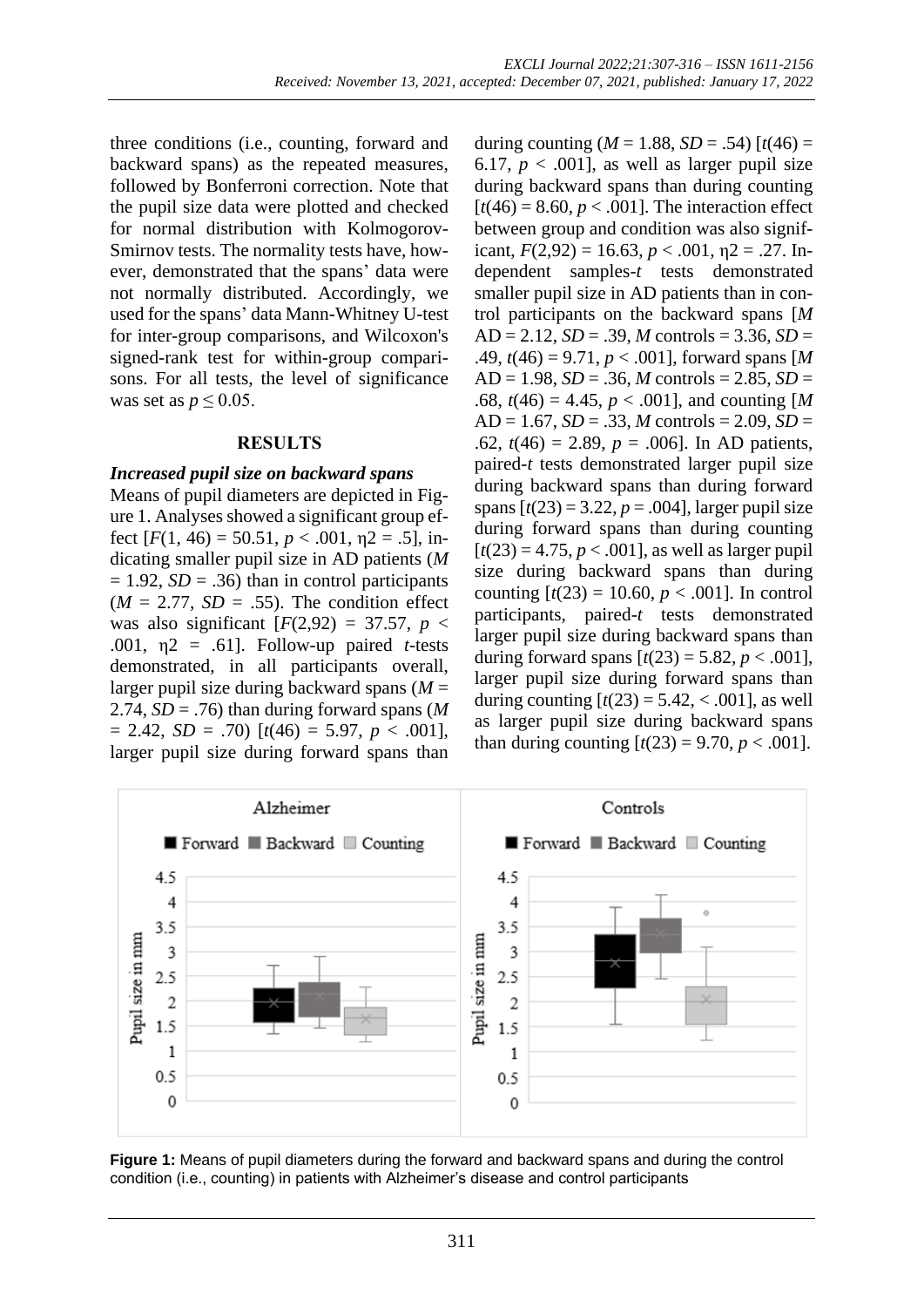# *Decreased spans in AD*

Regarding performances on spans, analysis demonstrated lower forward spans in AD patients ( $M = 4.50$ , *Median* = 4.00, *SD* = 1.10) than in control participants (*M* = 5.67, *Median*  $= 6.00, SD = .92$ ) ( $Z = 3.61, p < .001$ , Cohen's  $d = 1.22$ ), as well as lower backward spans in AD patients (*M* = 3.54, *Median* = 3.50, *SD* = 1.11) than in control participants  $(M = 4.50)$ , *Median* = 5.00, *SD* = .59) (*Z* = 3.86, *p* < .001, Cohen's *d* = 3.17). Analysis also demonstrated lower forward than backward spans in AD patients (*Z* = 3.03, *p* = .002, Cohen's *d* = 1.55) and control participants  $(Z = 3.76, p)$  $< .001$ , Cohen's  $d = 2.39$ ).

# *Complementary analysis*

For convenience, we conducted correlational analyses between pupil size and performances on the span tasks. Analysis demonstrated significant correlations between forward spans and pupil size on these spans in AD patients  $(r = .48, p = .018)$  and control participants ( $r = .58$ ,  $p = .003$ ). Analysis also demonstrated significant correlations between backward spans and pupil size on these spans in AD patients ( $r = .49$ ,  $p = .015$ ) and control participants ( $r = .57$ ,  $p = .004$ ).

# **DISCUSSION**

Our results demonstrate that performing backward spans results in a larger pupil size compared to forward spans, and that both forward and backward spans result in a larger pupil size compared with counting. These results demonstrate that pupil size can mirror cognitive processing in AD and healthy older adults.

The larger pupil size during backward than forward spans, as well as during forward spans than during counting, can be attributed to cognitive load. As discussed above, Kahneman and Beatty (1966) have demonstrated how increasing cognitive load, by increasing the spans to be remembered, increased pupillary size. The relationship between cognitive load and pupil size was earlier demonstrated by Hess and Polt (1964) who demonstrated that increasing cognitive load, by increasing the level of multiplication operations, increased pupillary size. Subsequent research has provided further evidence on the relationship between pupillary dilation and cognitive load (Peavler, 1974; Granholm et al., 1996; Cabestrero et al., 2009; Wahn et al., 2016; Alnaes et al., 2014; Ahern and Beatty, 1979; Karatekin et al., 2004; Piquado et al., 2010). This research supports the assumption that pupil size can indicate the intensity of cognitive load (Just and Carpenter, 1993). This cognitive load assumption fits with our procedures because backward spans require extensive cognitive processing (i.e., the activation of the executive system in working memory to manipulate and reproduce the sequence in the reversed order) in comparison to forward spans that involve the activation of automatic processing of the slave systems in working memory to immediate recall without manipulation of the spans (Baddeley, 1992). Furthermore, compared to forward spans, counting involves less cognitive load (i.e., simply ascribing a point value to the number "one" and so on). Together, the larger pupil size during backward than during forward spans, as well as during forward spans than during counting, as observed in our study, can be attributed to the increasing cognitive load of the tasks. In other words, pupil size can be used as an index of cognitive load in AD.

The cognitive load hypothesis can be further supported by a study assessing the ability of patients with AD to detect changes across conditions involving processing of colors and shapes that differed across the trials (Fernández and Parra, 2021). Results demonstrated less pupil dilation during the encoding of the differed stimuli than during retrieval. According to this study, the altered pupil dilation can be attributed to inefficient encoding mechanisms in the patients. While this study has also suggested relationship between pupil variations and cognitive load, the procedures have not included a task involving increased cognitive load in the span tasks. The span tasks were, however, assessed in a study link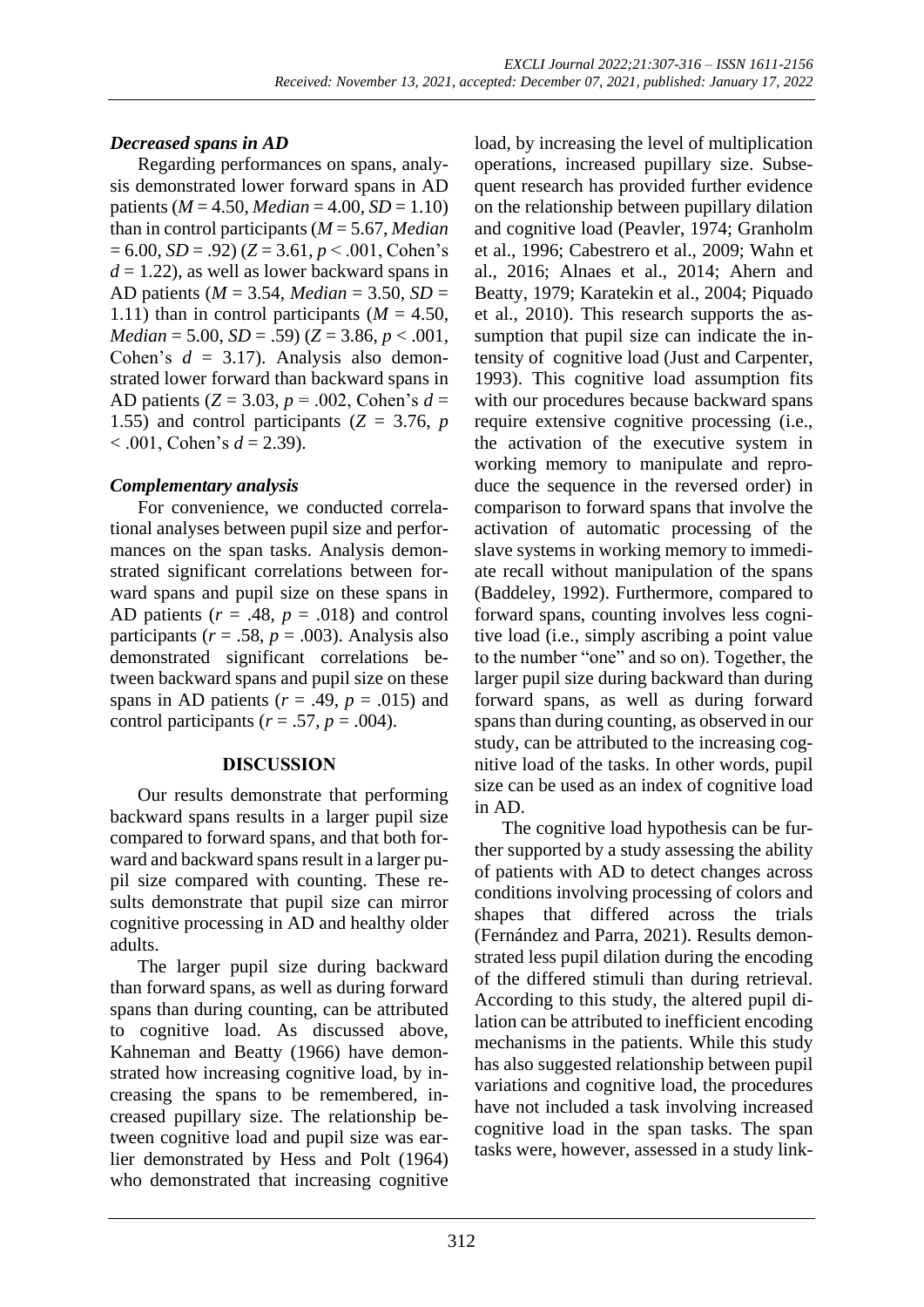ing pupil dilation to the functioning of the *locus coeruleus* in AD (Elman et al., 2017). While this study has demonstrated changes in pupil dilation across different load levels, only forward spans were used, which is different from our study in which we have assessed and compared forward span, backward span, and control task performance. The same argument can be made regarding a study demonstrating increased pupil size in patients with AD on a forward span task (Granholm et al., 2017).

The cognitive load hypothesis is also supported by study on normal aging. Piquado et al. (2010) monitored pupil size in older adults and younger adults while processing digit lists that varied in length, this to observe increased pupil size with the length of digits in both populations. These findings demonstrate how the pupil size increases with the increased cognitive load in normal aging, which mirrors findings in the current study.

Besides the cognitive load account, pupil size as observed in AD patients can potentially be attributed to activities in the sympathetic (i.e., adrenergic) and parasympathetic (i.e., cholinergic) autonomic nervous systems. Pupil dilation involves activation of preganglionic sympathetic neurons, as well as by inhibitory regulation of the Edinger–Westphal nucleus (Kawasaki, 1999). Thus, the larger pupil size during backward than forward span task or counting, as observed in our study, can be arguably attributed to a higher activation of preganglionic sympathetic neurons as well as to higher inhibitory activity in the Edinger–Westphal nucleus. Conversely, the smaller pupil size during counting than during forward or backward spans can mirror higher activity in Edinger–Westphal nucleus and, more specifically, to higher levels of acetylcholine, resulting in a higher activity in the sphincter muscles and, consequently, the smaller pupil size during counting. The variations in pupil size across our three experimental conditions can thus potentially mirror both adrenergic and cholinergic activities. This issue is important because AD has been associated with deficits in both adrenergic

(Kelly et al., 2017; Prettyman et al., 1997) and cholinergic activities (Shen and Wu, 2015; Singh and Verma, 2020; Ornek et al., 2015; Scinto et al., 2001).

Our study demonstrates the value of pupillometry as a potential biomarker of cognitive processing in AD. Research has typically evaluated pupil activity in AD regarding pupillary light response; for a comprehensive review, see Chougule et al. (2019). Few studies have evaluated the value of pupillometry, and retinal activity in general (Frost et al., 2013a; Feke et al., 2015; Fernández et al., 2016; Lim et al., 2016; Marandi and Gazerani, 2019), as a potential biomarker in AD. One study has, however, found significant correlations between pupil size and Aβ and tau levels in cerebrospinal fluid in AD (Frost et al., 2013b). That being said, no published research has evaluated the value of pupillometry as a potential biomarker of cognitive processing in AD. Our study tackles this challenge by demonstrating how pupil size can variate following the cognitive activity as processed by patients with AD. Further, as demonstrated by the significant interaction effect between groups and conditions, patients with AD have shown fewer variations on the pupil size across the conditions compared to the control participants, which may be considered as the key finding of our study. This interaction effect was mirrored by the correlation analysis, demonstrating reduced correlations, at least numerically, between pupil size and spans in AD patients compared to controls. This interaction effect demonstrates that AD patients have not only an overall reduced pupil response compared to controls, but also a much smaller variation as a function of cognitive load. We believe that these findings (i.e., the fewer pupil variations in AD patients compared with healthy older adults) provide useful information for the diagnosis of AD as pupil responses in AD seem to differ from normal aging, at least for our study design. We believe that our study paves the way to the design and use of pupillometry as a practical and noninvasive biomarker of working memory,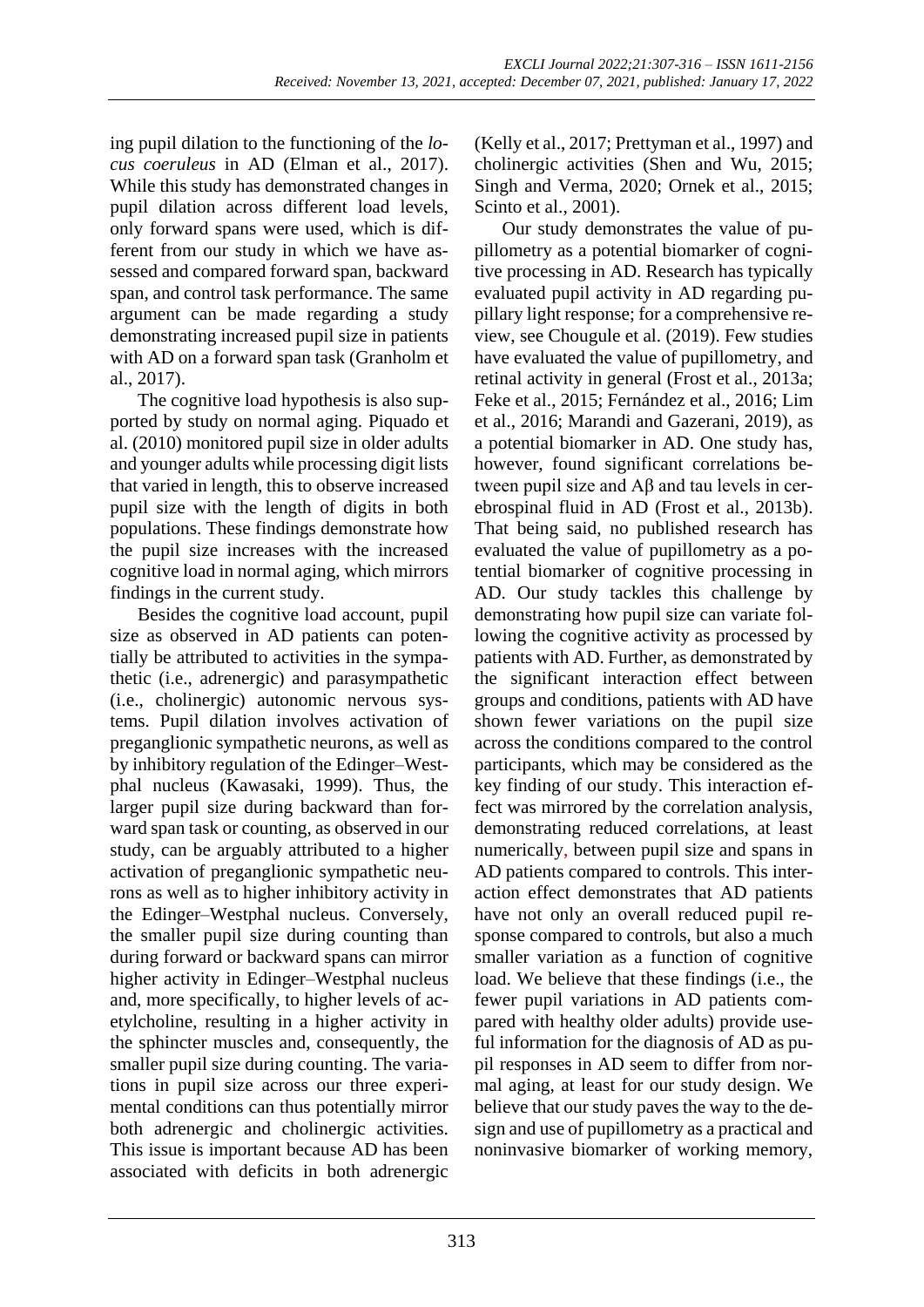and cognition in general, in AD. This biomarker may significantly contribute to advancing precision medicine that seeks to implement key technological and scientific breakthrough, especially in neurosciences, to offer individually-tailored diagnosis (Hampel et al., 2019).

One may argue that our study design may lack the sophistication and refinement provided by computer-based paradigms (e.g., a design in which participants rehearse information presented on a screen). While the latter paradigm may offer a precise measurement of pupil activity during the perception of a given stimulus, we have designed our study to offer an ecological procedure that may be easily implemented in memory clinics. Furthermore, if our design has involved the processing of outer stimuli, the pupil activity would be attributed to by the characteristics (or the presentation-speed) rather than to its cognitive processing per se.

To summarize, as "the window to the brain," the eye provides substantial information to the brain. As proposed by our study, this window, through pupil size, can offer a valuable biomarker of cognitive processing in AD. Our study paves the way to the use of pupillometry, as a practical and non-invasive biomarker, to improve the diagnosis of cognitive decline in AD. On the long term, this biomarker can be used in addition to the available *in vivo* biomarkers as proposed for an early identification of AD pathology and cognitive decline, including brain imaging biomarkers (e.g., magnetic resonance imaging, positron emission tomography) and fluid biomarkers (e.g., cerebrospinal fluid, bloodbased biomarkers).

# *Authorship contribution*

MEH: Conceptualization, methodology, assessment, writing - original draft, software, formal analysis. GC: Analysis, interpretation, review & editing. AAM and GC: Analysis, interpretation, review & editing. CBB: Resources, investigation, supervision, interpretation, review & editing.

# *Funding*

The first author was partially supported by the project Etoile Montante (Région Pays de la Loire).

#### *Institutional review board statement*

The study was approved by the Committee for the Protection of Persons (20202- A02276-33).

#### *Informed consent statement*

Informed consent was obtained from all subjects involved in the study.

#### *Data availability statement*

The datasets used and/or analyzed during this study is available as electronic supplement.

# *Conflict of interest*

The authors declare that they have no conflict of interest.

#### **REFERENCES**

Ahern S, Beatty J. Pupillary responses during information processing vary with Scholastic Aptitude Test scores. Science. 1979;205(4412):1289-92.

Alnaes D, Sneve MH, Espeseth T, Endestad T, van de Pavert SH, Laeng B. Pupil size signals mental effort deployed during multiple object tracking and predicts brain activity in the dorsal attention network and the locus coeruleus. J Vision. 2014;14(4):1-6. doi: 10.1167/14.4.1.

Baddeley A. Working memory. Science. 1992;255 (5044):556-9.

Bergt A, Urai AE, Donner TH, Schwabe L. Reading memory formation from the eyes. Eur J Neurosci. 2018;47:1525-33. doi: 10.1111/ejn.13984.

Cabestrero R, Crespo A, Quirós P. Pupillary dilation as an index of task demands. Percept Mot Skills. 2009;109:664-78. doi: 10.2466/pms.109.3.664-678.

Chougule PS, Najjar RP, Finkelstein MT, Kandiah N, Milea D. Light-induced pupillary responses in Alzheimer's disease. Front Neurol. 2019;10:360. doi: 10.3389/fneur.2019.00360.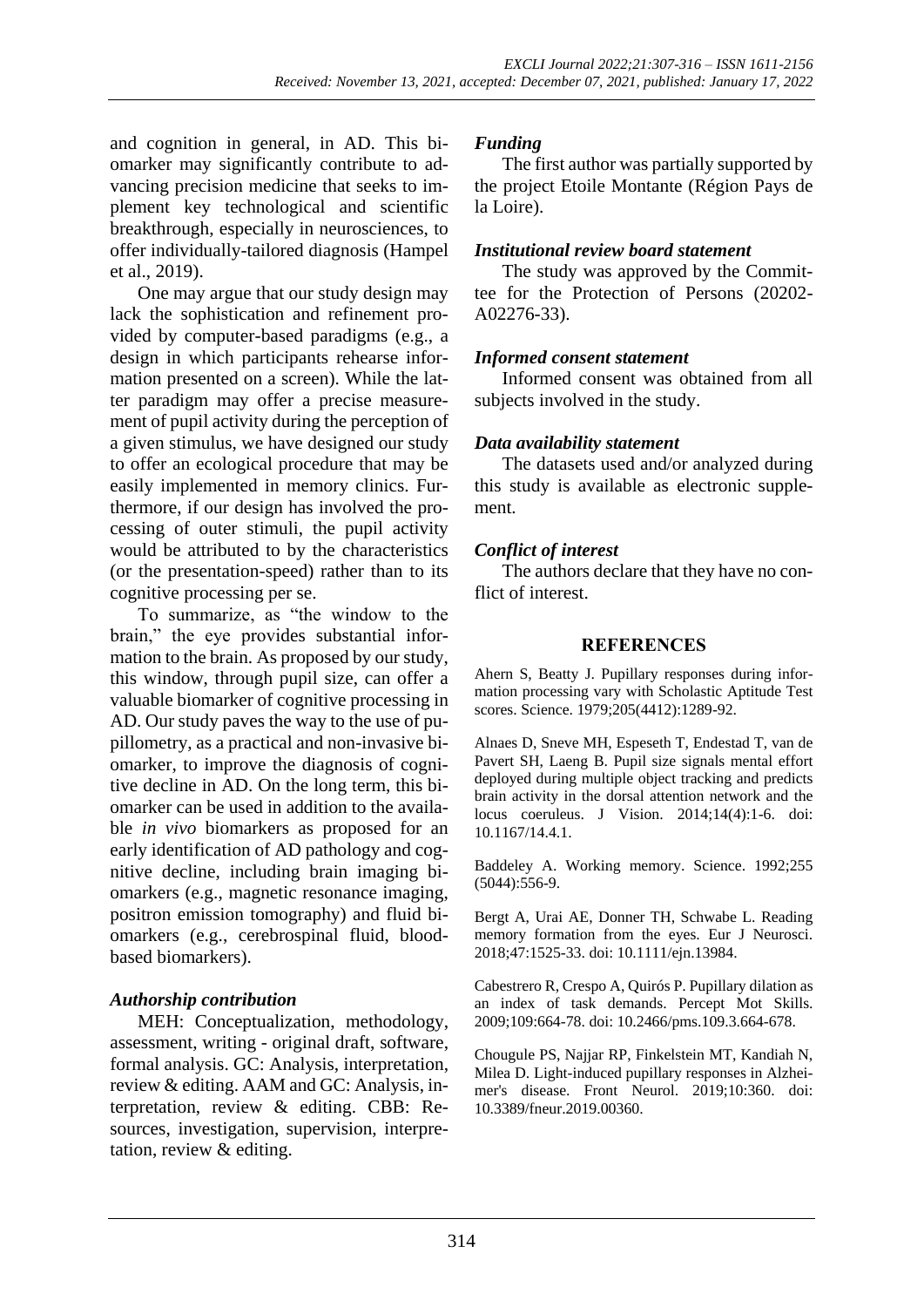El Haj M, Janssen SMJ, Gallouj K, Lenoble Q. Autobiographical memory increases pupil dilation. Transl Neurosci. 2019;10:280-7. doi: 10.1515/tnsci-2019- 0044.

Elman JA, Panizzon MS, Hagler DJ, Eyler LT, Granholm EL, Fennema-Notestine C, et al. Taskevoked pupil dilation and BOLD variance as indicators of locus coeruleus dysfunction. Cortex. 2017;97:60-9. doi: 1016/j.cortex.2017.09.025.

Feke GT, Hyman BT, Stern RA, Pasquale LR. Retinal blood flow in mild cognitive impairment and Alzheimer's disease. Alzheimers Dement (Amst). 2015;1: 144-51. doi: 10.1016/j.dadm.2015.01.004.

Fernández G, Parra MA. Oculomotor behaviors and integrative memory functions in the Alzheimer's clinical syndrome. J Alzheimer's Dis. 2021;82:1033-44. doi: 10.3233/JAD-201189.

Fernández G, Manes F, Politi LE, Orozco D, Schumacher M, Castro L, et al. Patients with mild Alzheimer's disease fail when using their working memory: Evidence from the eye tracking technique. J Alzheimer's Dis. 2016;50:827-38. doi: 10.3233/JAD-150265.

Fotiou DF, Brozou CG, Haidich A-B, Tsiptsios D, Nakou M, Kabitsi A, et al. Pupil reaction to light in Alzheimer's disease: evaluation of pupil size changes and mobility. Aging Clin Exp Res. 2007;19:364-71. doi: 10.1007/BF03324716.

Frost S, Kanagasingam Y, Sohrabi H, Vignarajan J, Bourgeat P, Salvado O, et al. Retinal vascular biomarkers for early detection and monitoring of Alzheimer's disease. Transl Psychiatry. 2013a;3:e233. doi: 10.1038/tp.2012.150.

Frost S, Kanagasingam Y, Sohrabi HR, Taddei K, Bateman R, Morris J, et al. Pupil response biomarkers distinguish amyloid precursor protein mutation carriers from non-carriers. Curr Alzheimer Res. 2013b;10: 790-6. doi: 10.2174/15672050113109990154.

Goldinger SD, Papesh MH. Pupil dilation reflects the creation and retrieval of memories. Curr Dir Psychol Sci. 2012;21:90-5. doi: 10.1177/0963721412436811.

Granholm E, Asarnow RF, Sarkin AJ, Dykes KL. Pupillary responses index cognitive resource limitations. Psychophysiology. 1996;33:457-61.

Granholm EL, Panizzon MS, Elman JA, Jak AJ, Hauger RL, Bondi MW, et al. Pupillary responses as a biomarker of early risk for Alzheimer's disease. J Alzheimers Dis. 2017;56:1419-28. doi: 10.3233/JAD-161078.

Hampel H, Vergallo A, Perry G, Lista S, Alzheimer precision medicine I. The Alzheimer Precision Medicine Initiative. J Alzheimers Dis. 2019;68(1):1-24. doi: 10.3233/JAD-181121.

Hess EH, Polt JM. Pupil size in relation to mental activity during simple problem-solving. Science. 1964;143(3611):1190-2. doi: 10.1126/science.143.3611.1190.

Just MA, Carpenter PA. The intensity dimension of thought: pupillometric indices of sentence processing. Can J Exp Psychol. 1993;47:310-39.

Kahneman D, Beatty J. Pupil diameter and load on memory. Science. 1966;154(3756):1583-5.

Karatekin C, Couperus JW, Marcus DJ. Attention allocation in the dual-task paradigm as measured through behavioral and psychophysiological responses. Psychophysiology. 2004;41:175-85. doi: 10.1111/j.1469- 8986.2004.00147.x.

Kawasaki A. Physiology, assessment, and disorders of the pupil. Curr Opin Ophthalmol. 1999;10:394-400.

Kelly SC, He B, Perez SE, Ginsberg SD, Mufson EJ, Counts SE. Locus coeruleus cellular and molecular pathology during the progression of Alzheimer's dis-ease. Acta Neuropathol Commun. 2017;5(1):8. doi: 10.1186/s40478-017-0411-2.

Kucewicz MT, Dolezal J, Kremen V, Berry BM, Miller LR, Magee AL, et al. Pupil size reflects successful encoding and recall of memory in humans. Scientific Reports. 2018;8(1):4949. doi: 10.1038/s41598-018- 23197-6.

Laeng B, Sirois S, Gredeback G. Pupillometry: a window to the preconscious? Perspect Psychol Sci. 2012;7(1):18-27. doi: 10.1177/1745691611427305.

Lim JKH, Li Q-X, He Z, Vingrys AJ, Wong VHY, Currier N, et al. The eye as a biomarker for Alzheimer's disease. Front Neurosci. 2016;10(536). doi: 10.3389/fnins.2016.00536.

Marandi RZ, Gazerani P. Aging and eye tracking: in the quest for objective biomarkers. Future Neurol. 2019;14(4):FNL33. doi: 10.2217/fnl-2019-0012.

McKhann G, Knopman DS, Chertkow H, Hyman BT, Jack CR Jr, Kawas CH, et al. The diagnosis of dementia due to Alzheimer's disease: recommendations from the National Institute on Aging-Alzheimer's Association workgroups on diagnostic guidelines for Alzheimer's disease. Alzheimers Dement. 2011;7:263-9. doi: 10.1016/j.jalz.2011.03.005.